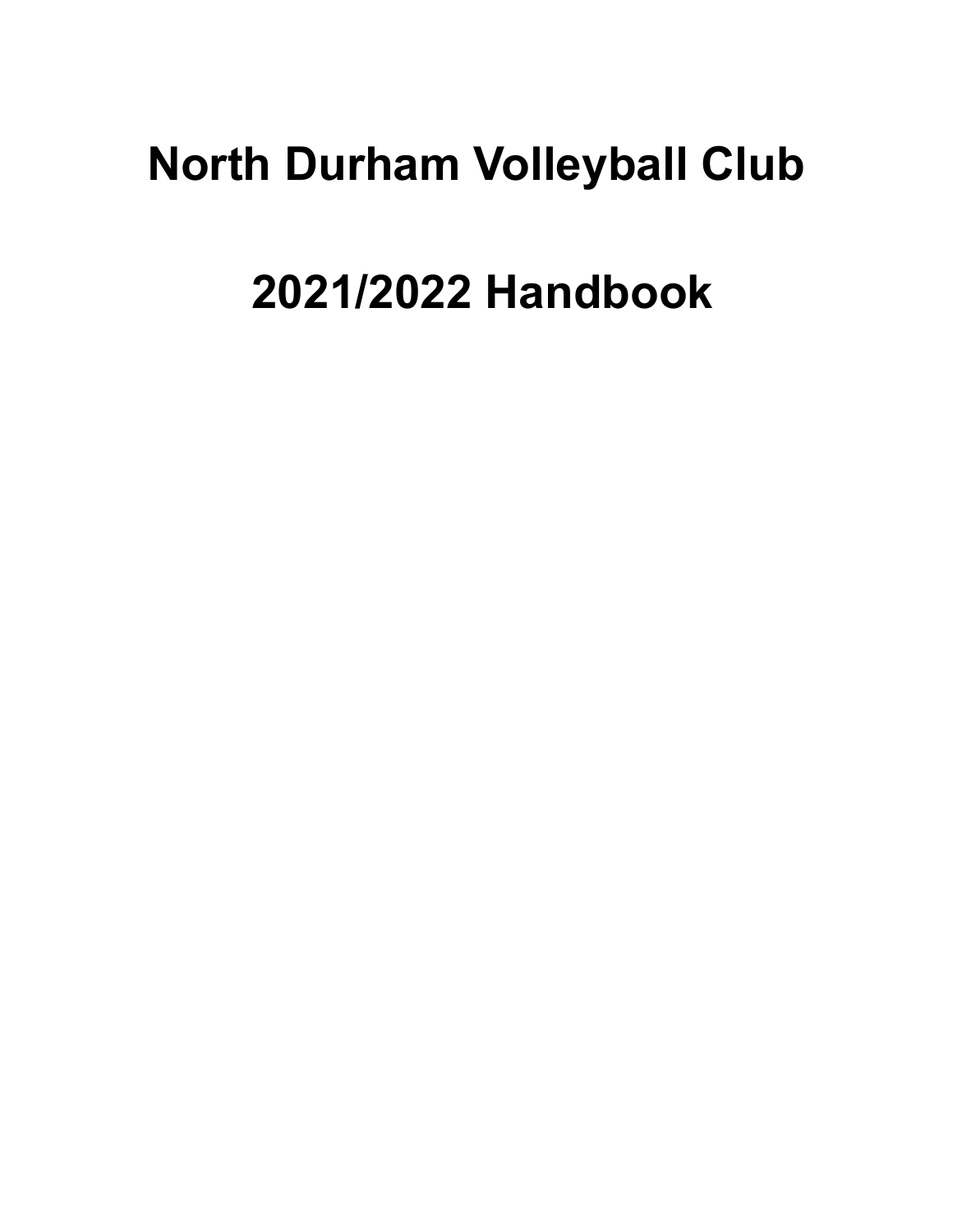**Club Leadership**

Sarah Clayton 336-514-0336 [northdurhamvolleyball@gmail.com](mailto:northdurhamvolleyball@gmail.com)

#### **Address**

North Durham Volleyball 2195 Hurdle Mills Road Roxboro, NC 27574

#### **Mission Statement**

North Durham Volleyball Club strives to provide an opportunity for volleyball athletes to develop the fundamental individual and team skills of competitive volleyball through practice and competition at the local, regional, and national levels. We strive to do this in a supportive environment from a knowledgeable and experienced staff.

#### **NDVC Goals**

To provide and foster an atmosphere for athletes to grow in character and sportsmanship as well as grow individual and team volleyball skills.

To give athletes training that will enhance their local school programs and then also assist those who want to pursue volleyball at another educational level

To help local schools with athletes who return with stronger skill sets after a competitive club season

To promote quality instruction of volleyball and doing this with coaches who are constantly refreshing on new and updated ideas of coaching effective techniques

To promote a working triangle between parents, players and coaches with the common goal of growing the individual athlete and the team as a whole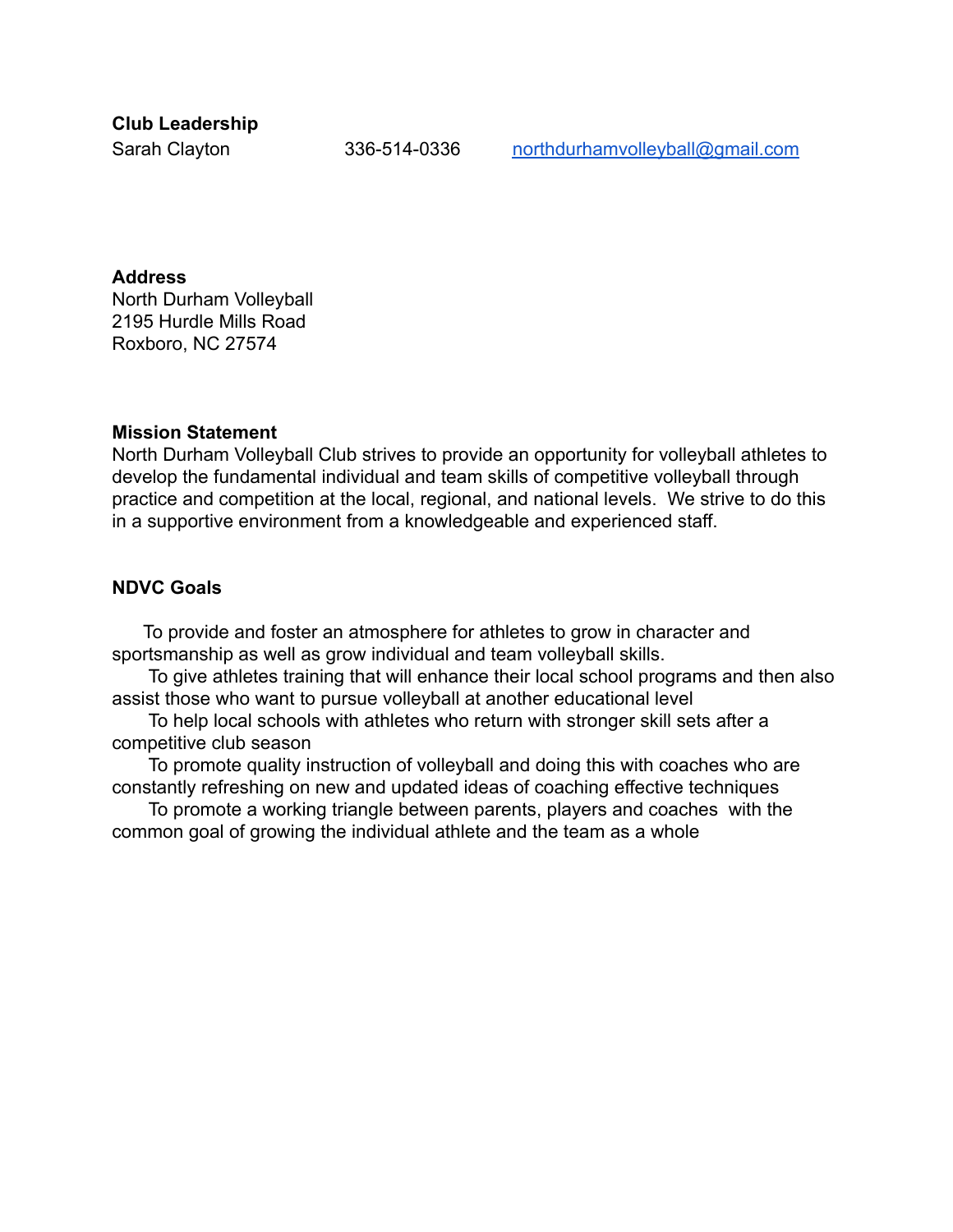## **General Information**

## **USAV Volleyball Season**

North Durham Volleyball Club is part of the Junior Olympic program through USAV, and Carolina Region VB.

All teams will practice from potentially October or November through April or May, depending on the final tournament date.

## **Registration**

Players must have completed the following: USAV Registration Form USAV Medical History and Release Form NDVC player contract USAV membership online Attend either through online or in class referee training

## **Fees:**

We are dependent on each family doing their part to pay club fees. Until the club is well established, we do not have the luxury of offering scholarships for families that cannot afford the fees.

## **If a family decides to voluntarily withdraw from the club for personal reasons or is removed for any violation of USAV or NCVC rules they will be responsible for the balance of their dues.**

Fees are applied for paying USAV club registration and insurance, gym rental, uniforms, equipment, coaches tournament expenses, tournament registration fees, and etc. If an additional tournament is scheduled, there may be additional fees.

## **Officiating**

All players and coaches must complete the required officiating course to learn the rules of volleyball and how to officiate and keep score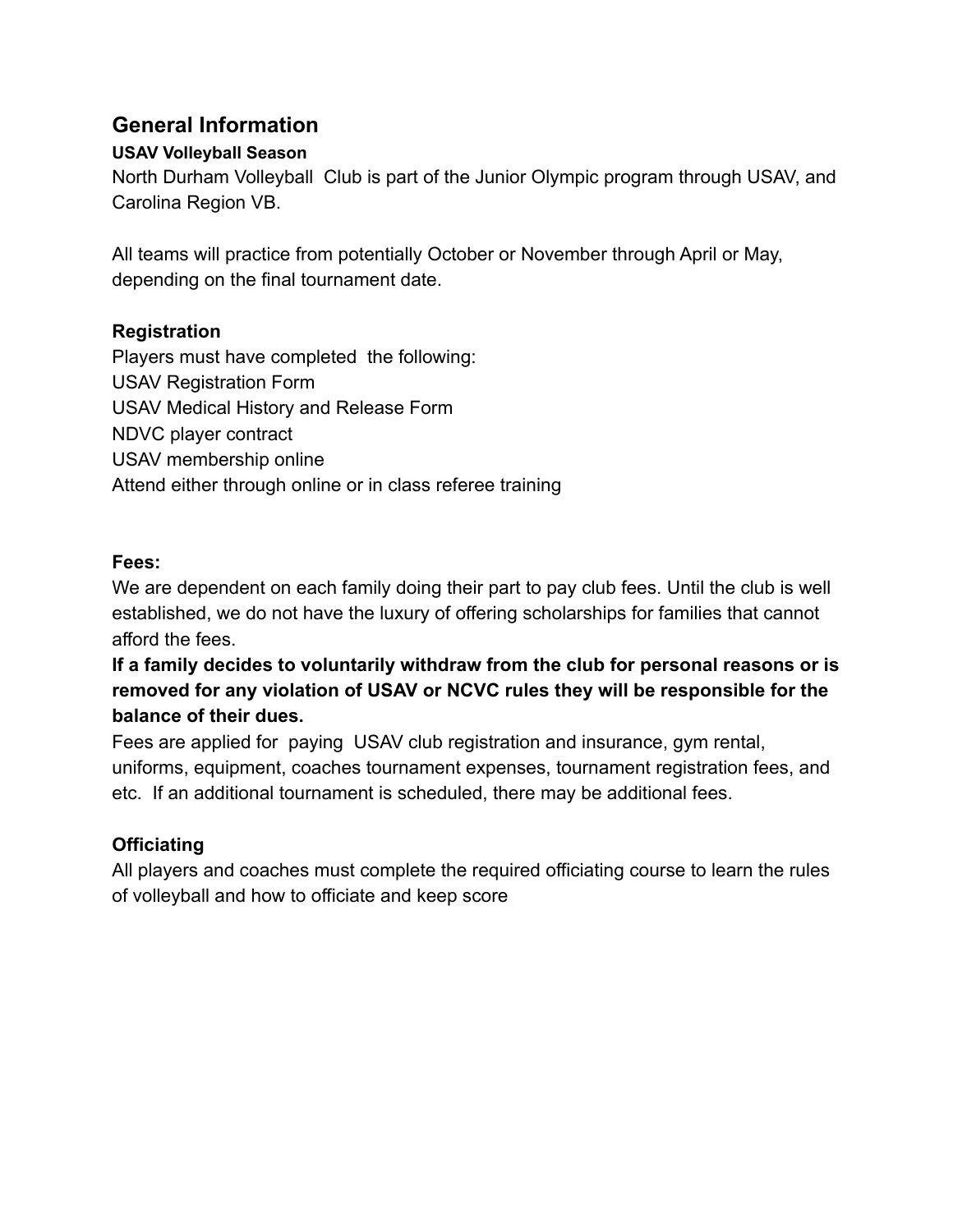#### **Player Selection**

Teams will consist of a minimum of 9 players and no more than 12 players.

Athletes will be evaluated on general athletic ability, existing and potential skill levels, knowledge, effort, competitiveness, attitude, sportsmanship, and interaction with coaches and other athletes.

#### **Playing Time**

Playing time is earned in practice. **Equal playing time is never guaranteed for any team member at any event**. All playing time is decided by the coaches and is nonnegotiable. It is not to be discussed by players or parents with the coach either during or immediately following a game. Coaches have the right to play whomever they think is best suited for a position and also who helps to positively contribute to the team development and chemistry.

Playing time may be addressed by the athlete before or after practice. The coach will be as honest as possible about what is required to increase playing time. Remember that tone is very important when addressing playing time.

Club fees go toward practice time and instruction by qualified coaches who are striving to bring out the best possible skill level in the athlete.

The following factors affect playing time; Attendance at practices Volleyball skill and ability as evaluated by all of the coaches Level of effort and individual participation at practices and tournaments and attitude in practices and game situations Individual position and role on the team Adherence to the coach's rules Adherence to the club rules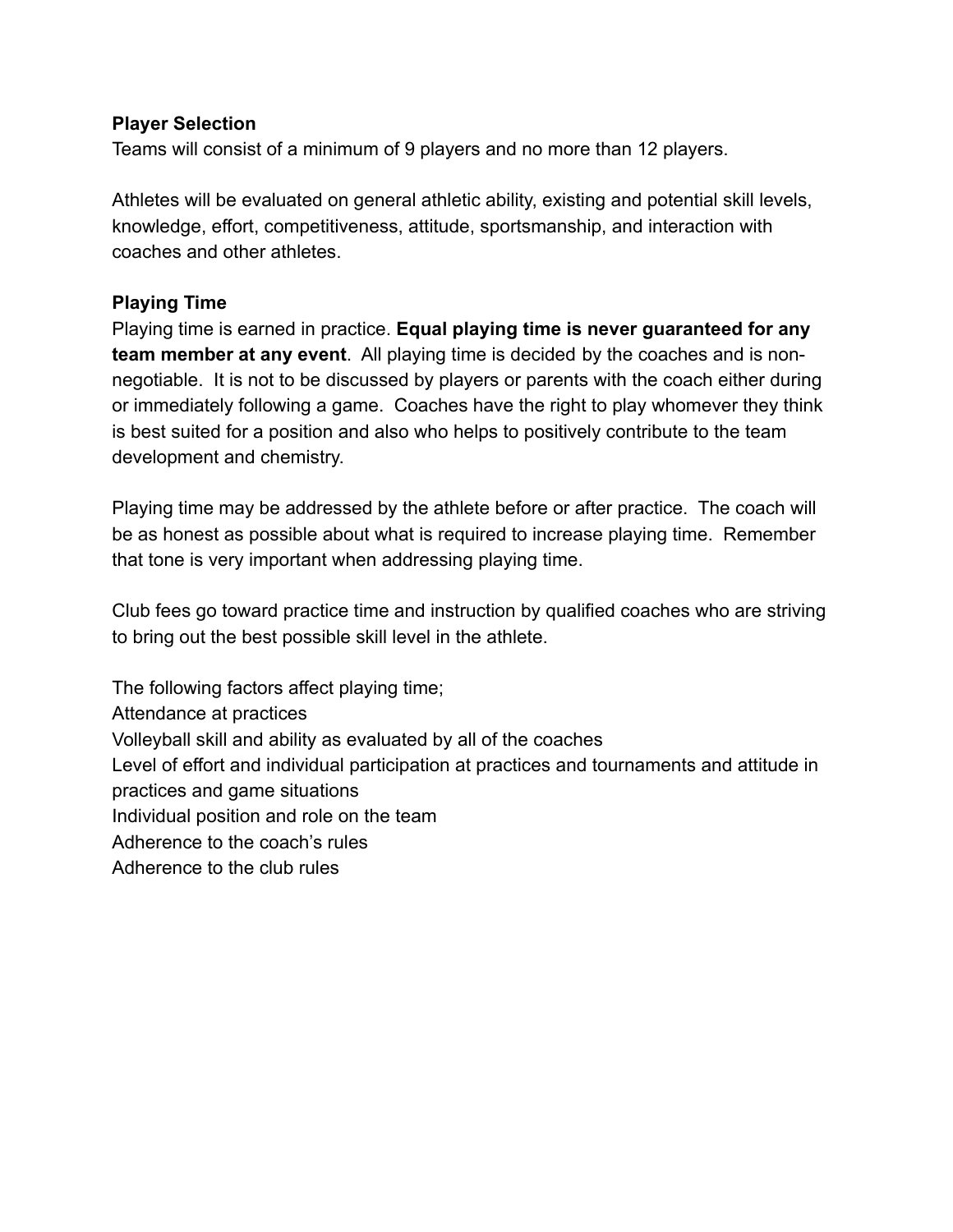## **Practices**

Practices will typically be two times a week for two hours at each practice. There may be occasional additional practices or practices with a longer duration. The coaches will communicate with any changes to the practice schedule as quickly as possible. The practice schedules will be listed on the Facebook page, through email, on the Shutterfly site, and also on the website as well.

**Attendance at practices are mandatory**- Athletes are expected to be at every practice session. Every effort should be made to manage homework, other sports, and other outside activities, so they do not conflict with NDVC practices. An athlete's absence affects her negatively as an individual, but also the entire team. Regardless of the reason, missed practices will influence the amount of playing time the athlete receives.

- 1. **If an athlete cannot be at practice** it is the athletes responsibility(not the parent's or a fellow player) to contact the coach 24 hours prior to the practice so that the coach can adjust the training plan. If the reason for missing is an illness, then the athlete should contact the coach as soon as possible.
- **2. Athletes are encouraged to bring water or an appropriate drink to practices for rehydration**
- **3. In the case of inclement weather,** coaches will call, text or email to notify parents and players of the cancellation
- **4. No jewelry is allowed at practices** since this allows us to get into tournament mindset prior to the time of the tournament
- **5. Conditioning is required** Some conditioning will happen in practices, and some conditioning is required at home. Athletes are expected to put in the full effort as it will enhance personal performance on the court, and help the team in the long run.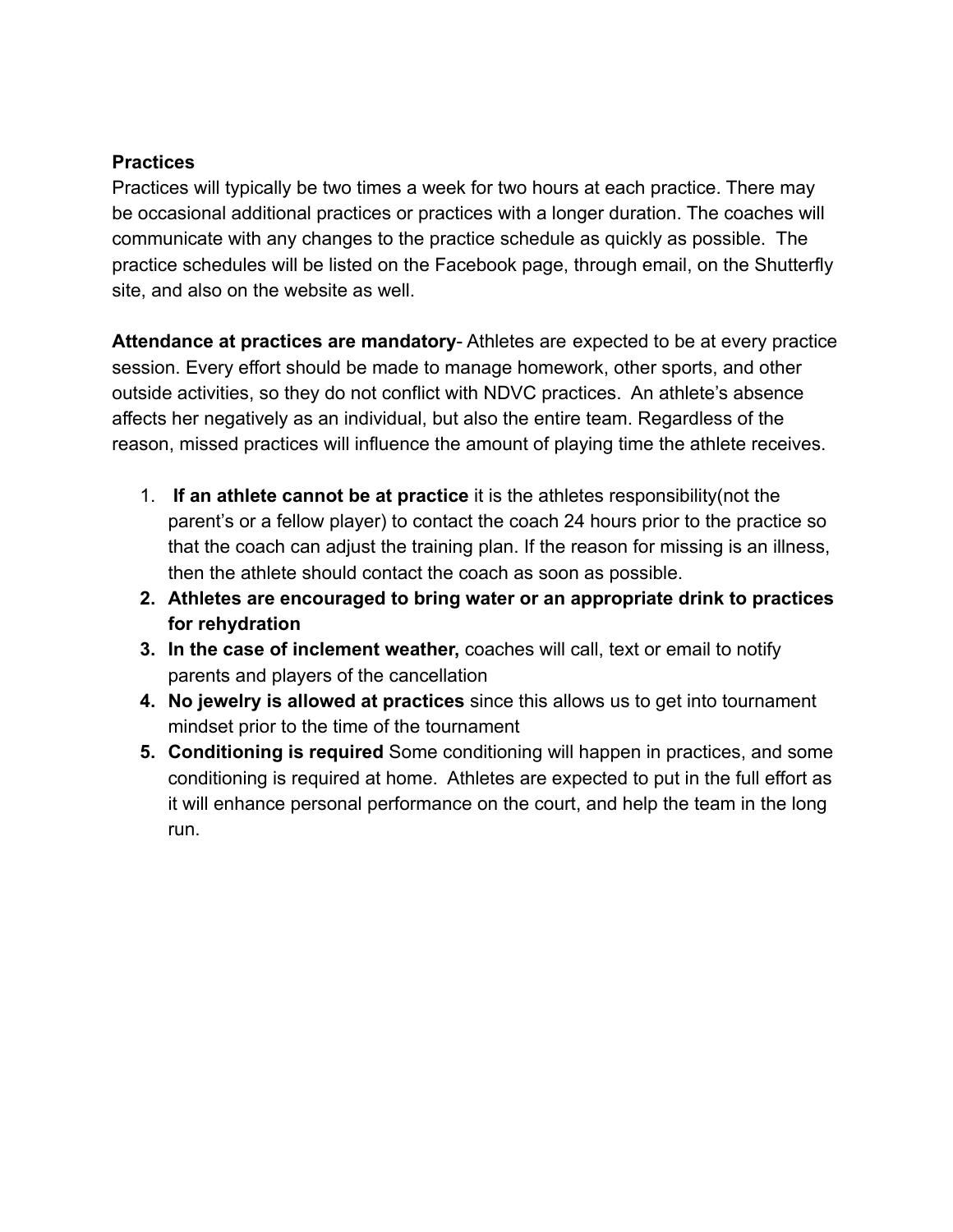#### **Tournaments**

Tournaments are held as one day tournaments in the Carolina Region, or two day tournaments in out of Region areas. The typical one day tournament schedule starts at 8:00 AM with "pool play" consisting of two or three round robin matches. Bracket play begins some time in the afternoon, ending in tournament finals some time that evening. Teams making it to the finals will add another two or three matches to the day.

A few tournaments involve two or three days of pool play that are similar to the one day tournaments. In a two day tournament, bracket play sometimes starts immediately after the second day's pool play and wraps up in the evenings. Sometimes in these types of tournaments there is a morning wave, and/or an evening wave. Oftentimes these tournaments end with bracket play, and then bracket finals. Teams making it to the brackets in the larger tournaments may add an additional three to four matches to their tournament total.

Because the length of volleyball matches can be unpredictable and tournament formats and management varies, it is difficult to pinpoint the exact time a tournament may end. Also, exact tournament locations and schedules are often not available until right before the tournament begins. This is partly due to late entries, withdrawals and team changes, all of which impact tournament schedules. North Durham Volleyball Club has no control over the administration of the tournaments, so we cannot dictate how they are run.

**Team Areas** Upon arrival, the team will identify where the girls can leave their bags and hang out between playing time and officiating. We ask that the areas reflect our club in a manner that is neat and organized at all times. Most girls bring a blanket and pillow, homework, a book, an electronic device or etc to pass the time. Remember the team area is not secure, and valuables will be left at your own risk. It is our responsibility to clean our area, and leave it as we found it.

**Tournament Food** Most one day tournaments do not offer concessions. When allowed, the team will organize a tournament food list, and families with items for each family to contribute. The food will be shared among families that are attending the tournament with their players. The team food list will be created by the team mom on our Shutterfly site, so that everyone has all of the information available to them.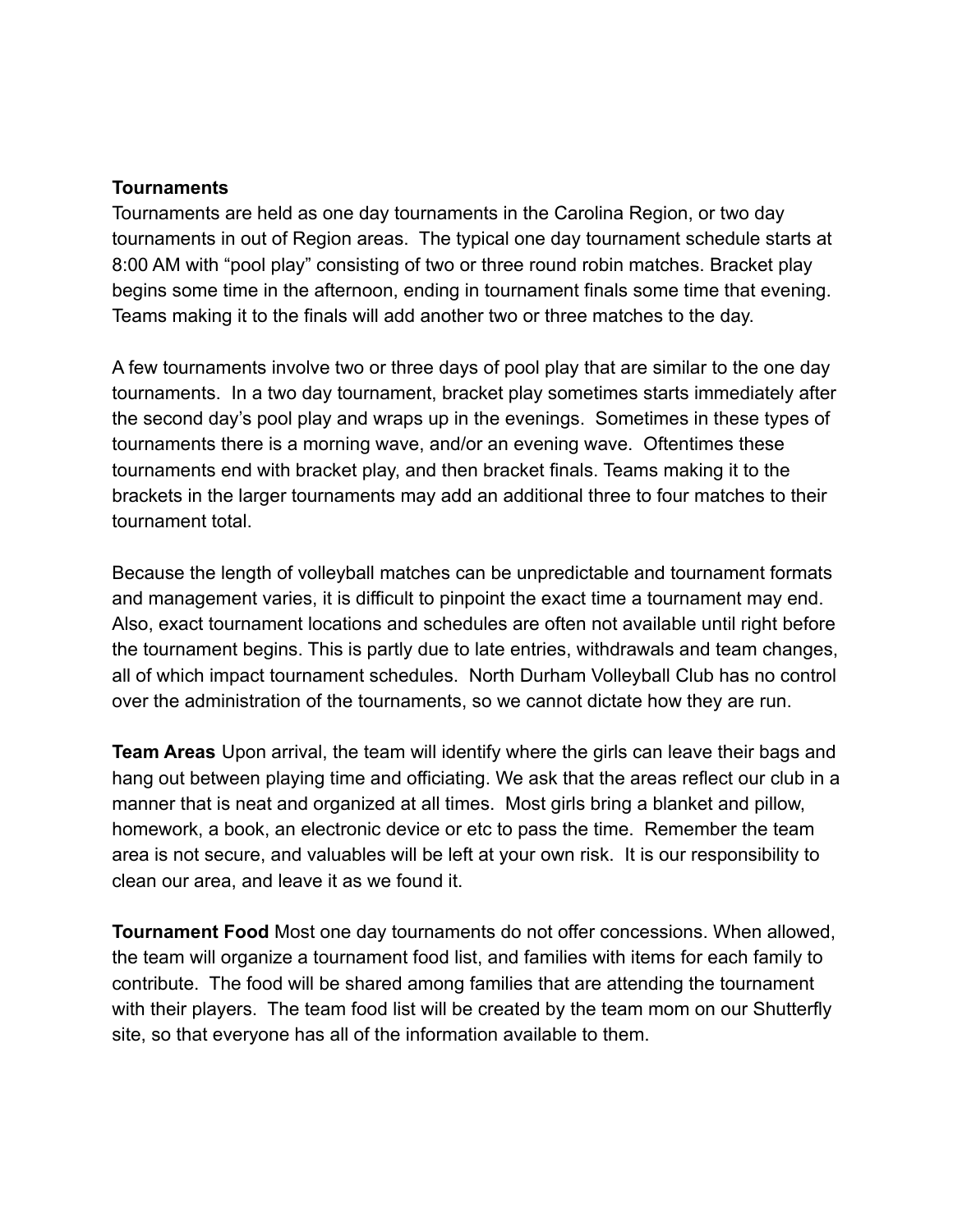## **Player responsibilities for tournaments**

- 1. All athletes are expected to be in the gym, ready to warm up at the arrival time that is determined by the coach. The NDVC guideline will be an hour prior to the first match regardless if you play or referee
- 2. Proper demeanor is expected of all members of the club(coaches, athletes, parents, and supporters)at all tournaments. This includes respectful treatment of the officiating crew, other coaches, players and parents from other teams. We want to set ourselves apart as a different breed than what is presented many times at volleyball tournaments, or other sports functions.
- **3. Officiating and scorekeeping** Officiating is a shared responsibility for the entire team. All NDVC athletes are required to help with line judging, scorekeeping, score flipping, up ref, and down ref. Teams assigned to officiating and scorekeeping must perform this responsibility from the beginning to the end of the tournament. **Athletes may not leave the tournament site unless excused by the coach and parents should not ask the coach to make an exception.** Except for a true emergency, all players must remain with the team at the tournament for the duration of the team's officiating duties. This is non-negotiable. An exception is that the player may be excused for an injury or a true emergency.

**Parents are not permitted to confront coaches on tournament days** to discuss playing time or to complain about coaching tactics, strategy, individual or team performance. Parents are encouraged to take notes about their concerns and follow the grievance policies outlined in the handbook.

**Travel** Athletes and/ or parents are responsible for providing transportation for their athletes to and from tournament sites.

At out of region tournaments, all team members will stay in the same hotel, unless there is an exception due to the hotel fees causing a hardship on the family. Hotel rooms will be booked by each family after the room block is sent out to everyone. If parents will not attend, then they can make room arrangements with another family who will be attending. The costs of the hotel are the responsibility of the athlete and their family. Athletes will not leave the hotel without a parent, coach, or chaperone. And, they must notify the coach if they are leaving. Athletes must use a buddy system at all times, when walking around the hotel, or the hotel grounds.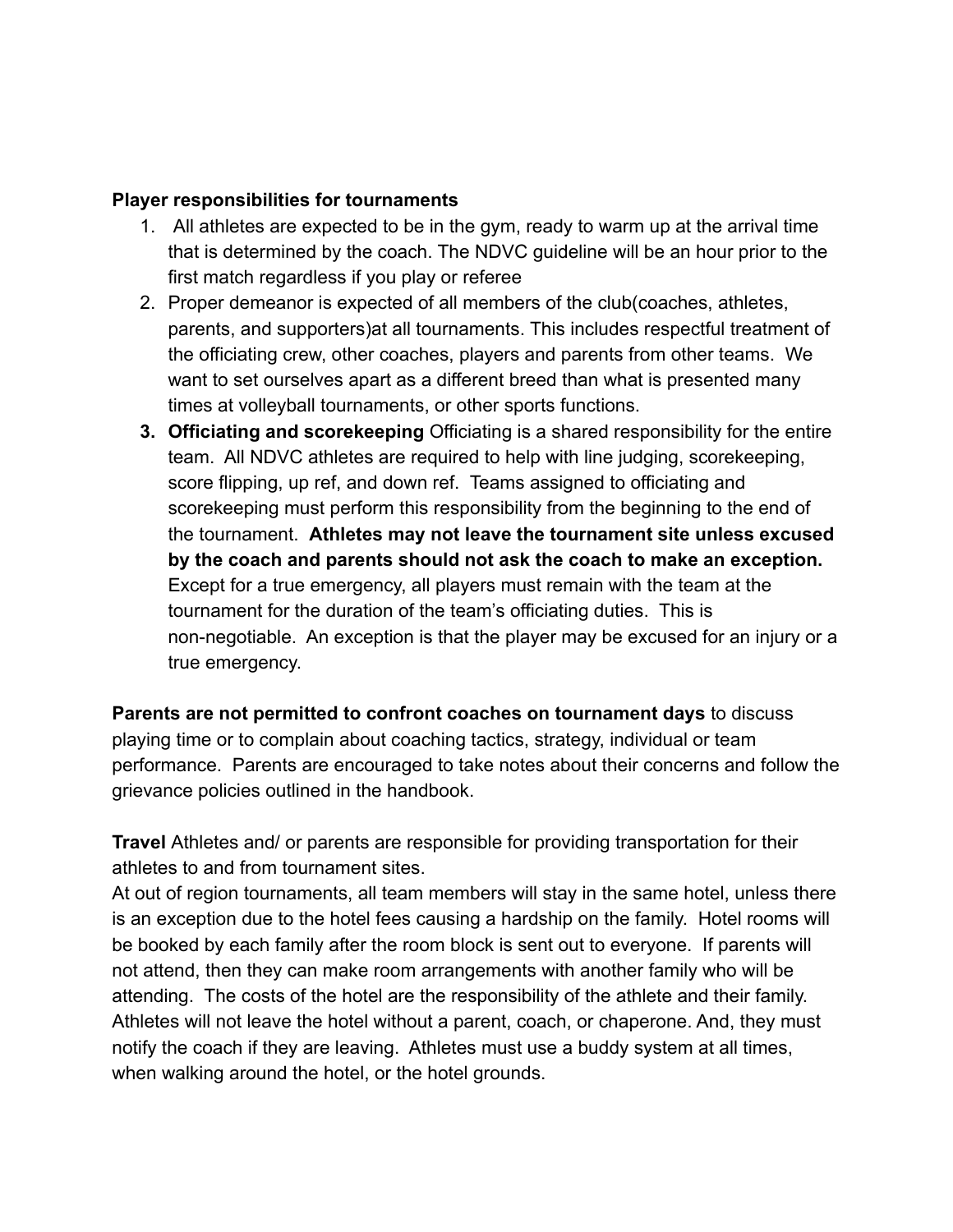Curfews will be established by the coaches. It is the parent's responsibility to assist coaches in enforcing the curfew. Violation of the curfew may result in loss of playing time the following day.

**Any athlete found in possession of alcohol or other controlled substances, including tobacco products, while representing NDVC will be sent home.**

### **Fees**

The estimated club fees for the 2021/2022 season are \$1300 (17U) or \$350 for practice players. This includes the uniform package, tournament fees, and other fees associated with running a volleyball club. Failure to pay fees by the set deadlines each month will result in no playing time until the amount is caught up to the correct amount

**Monthly Fees** Monthly fees are due by the 15th of each month and depend on how much each family pays at the signing , unless the amount was paid in full at the beginning of the season. The balance after the signing is divided into equal payments through the month of April. If the monthly fees are late without notification, then practice time or playing time will be decreased until the fees are caught up in a timely manner.

The final amount due must be paid in full prior to the end of the season. Failure to pay club fees in full will result in the athlete participating in NDVC events until that amount is paid in full. After 60 days, that amount will be forwarded to a collection agency.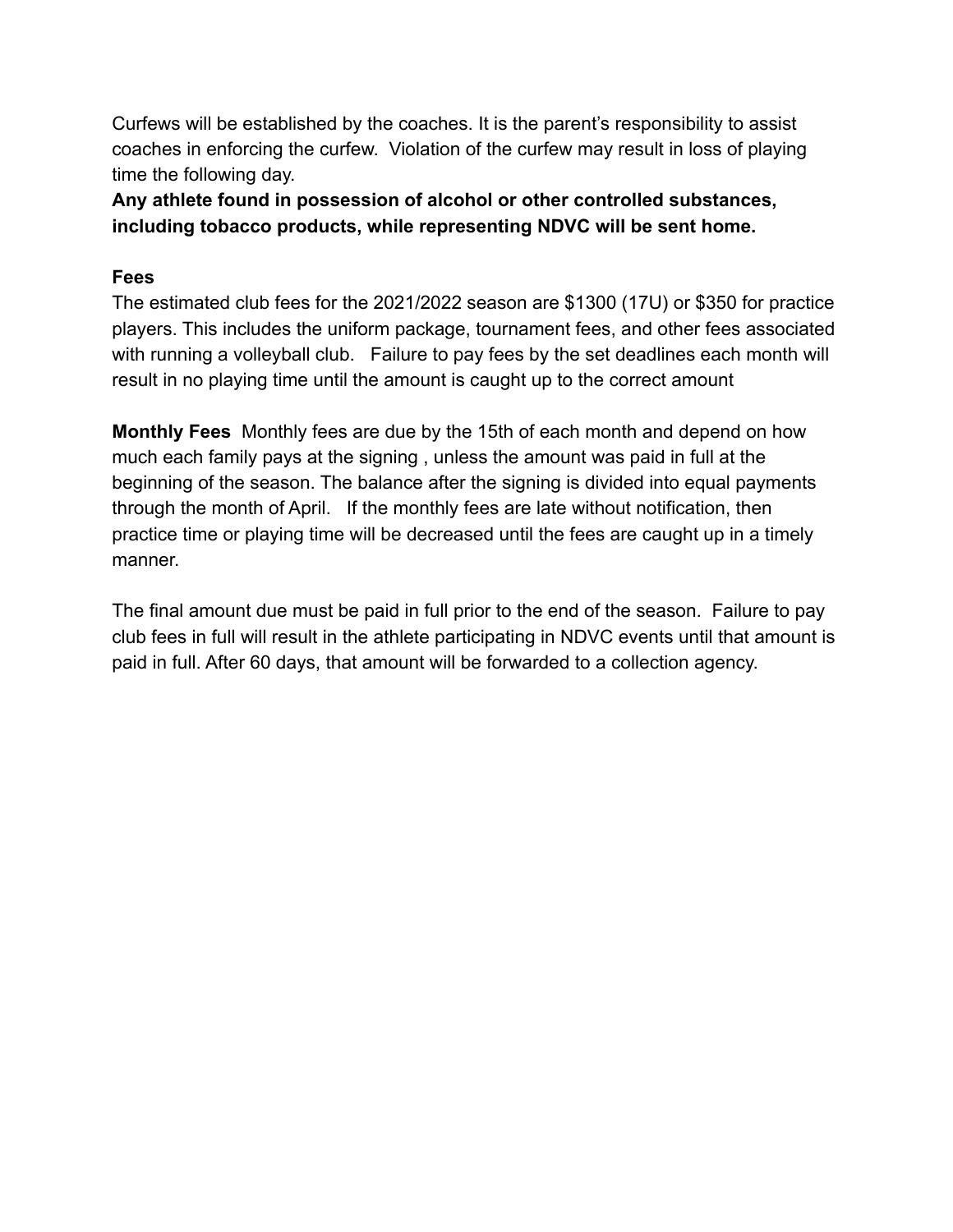## **Responsibilities, Ethics and Conduct**

**Athlete Responsibilities:** Athletes are held to a high standard of conduct by the coaching and administrative staff of NDVC. Athletes should remember that they represent their parents, coaches and club to a large community when they participate in any club related event. No athlete is allowed to use alcohol or any other controlled substance, including tobacco products, at any time during the club season. Any athlete that is involved in this activity will be dismissed from the club with no refund of club fees.

## **NDVC athletes are expected to:**

**\*** Display sportsmanship and respect towards teammates, competitors, parents, coaches and officials at all times

- \* Keep a positive attitude and be supportive of teammates and coaches
- \* Be prepared mentally and physically for all practices and competitions
- \* Give 100 % effort at all times
- \* Participate in all team drills(including physical conditioning)
- \* Be cooperative, considerate and act with high moral and social standards while playing and traveling as a program representative
- \* Be on time for all scheduled events
- \* Never use alcohol or controlled substances, including tobacco products
- \* Learn the rules and develop officiating skills
- \* Be willing and ready to serve the team and Club by participating in all club related events
	- \* Follow all specific team rules that are outlined in the handbook and by the coaches
- \* Participate in some type of physical conditioning outside of scheduled practices
- \* Take responsibility and be accountable for individual behavior
- \* Show strong initiative in becoming a viable and stronger player for the team
- \* Report all injuries to the coaches immediately
- \* Keep coaches informed of absences as soon as possible
- \* Resolve all personal issues within the team. If it cannot be resolved between the players, then the coaches will help resolve the issue.
- \* Abide by all curfews established at away tournaments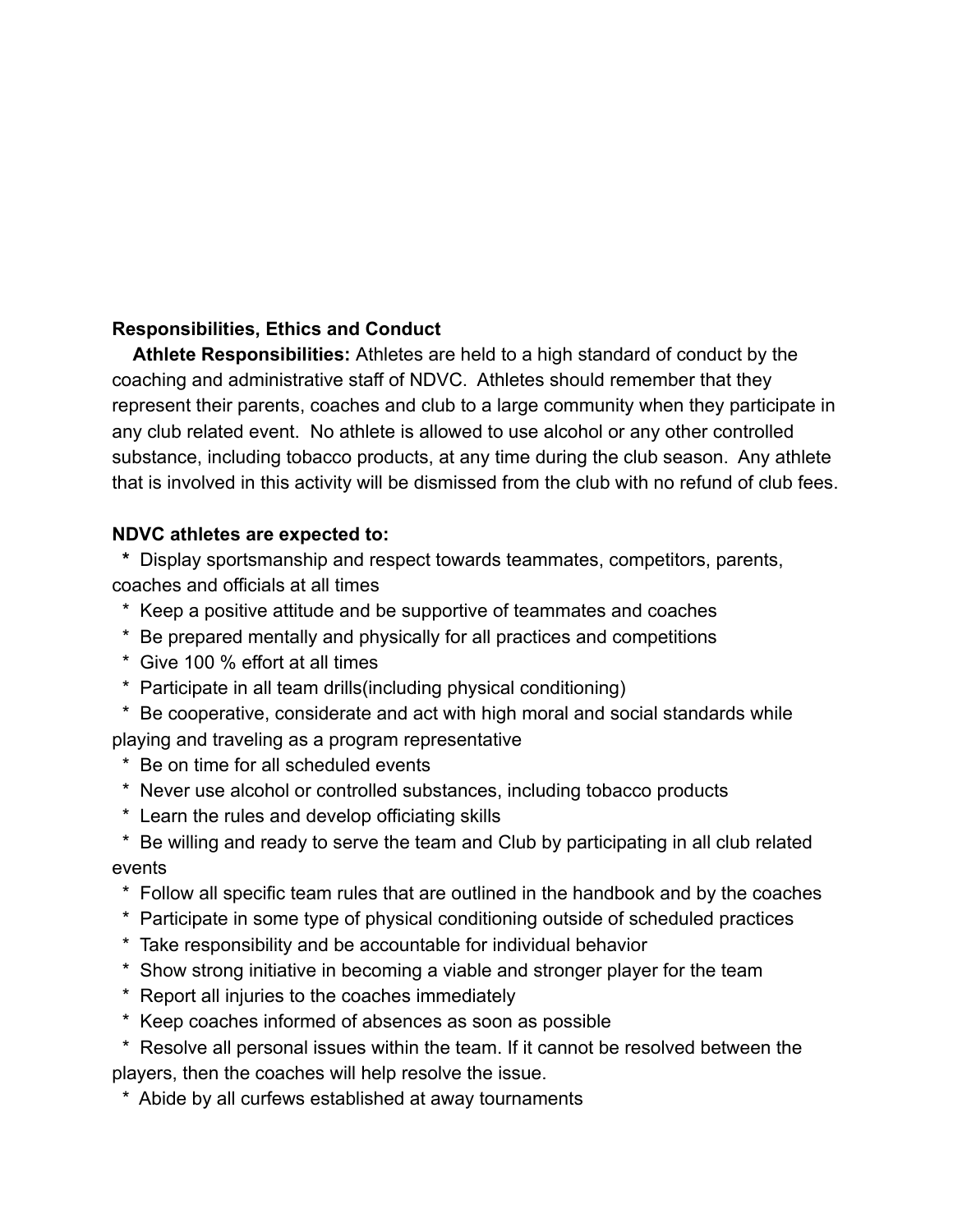\* Take care of all assigned NDVC gear tha

**Parent Responsibilities:** Appropriate parental support and involvement are vital to the success of the team. Parents are welcome to attend practices, as long as there is no interference during the practice session, and as long as they are not a distraction to the athlete performing during that time. Parents are encouraged to volunteer in different aspects of the team, and to fulfill many tasks associated with NCVC volleyball.

## **NDVC Parents are expected to:**

- **●** Set a good example of behavior for their athletes who are playing for NDVC
- Release their child to the experience of playing for NDVC. This means that you allow your child to be coached by coaches who have experience in coaching, and help your child to embrace instruction with a great attitude
- Display sportsmanship and respect towards teammates, competitors, parents, officials, and coaches
- Allow the coaching staff to handle any concerns over an official's ruling.
- Understand and respect the differences between parental roles and coaching roles
- Focus on their child's development of skills and strategy rather than competitive success. The nature of sports competition creates its own pressure to succeed.
- Communicate their true concerns to the coach. A positive working relationship is based upon clearly communicating goals between players, parents and coaches
- Control negative emotions and think positively
- Refrain from criticizing coaching techniques in front of players, or other parents.
- Show enthusiasm at tournaments as you cheer for NDVC teams
- Help your athlete learn how to be a cooperative member of the NDVC family.
- Refrain from giving players instruction at practices and tournaments. This may be confusing with what their coaches are telling them.
- Be a partner with the coaches as they teach the girls positive mental toughness, a high work ethic, enthusiasm about the sport of volleyball, and team mentality rather than a mentality of individualism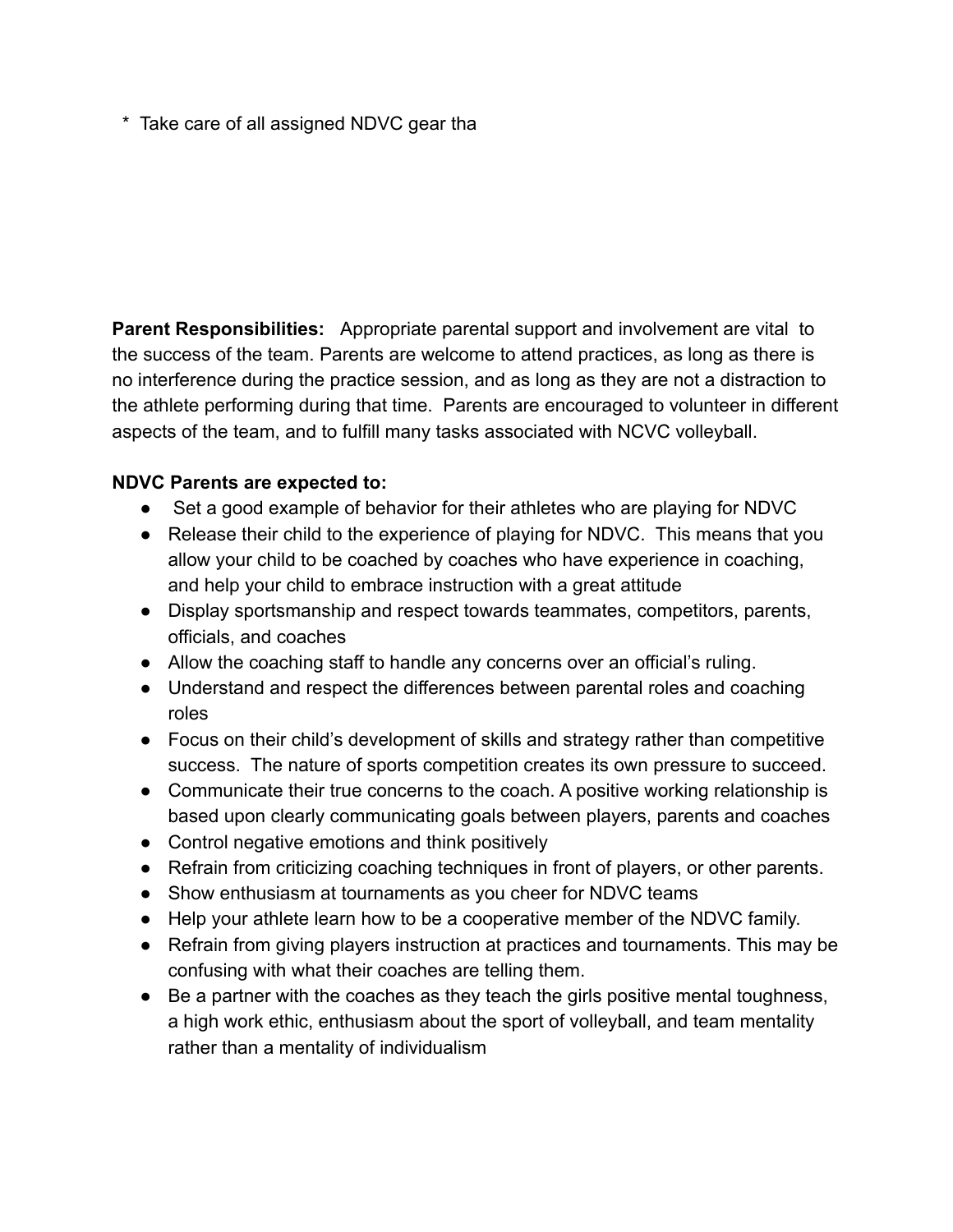## **Conflict Resolution:**

**Know when and how to communicate with your athlete's coach-** Most often the issues most related to parental concerns are concerning playing time. NDVC will not allow an aggressive confrontation between a parent/athlete/coach. Violation of this policy could result in dismissal from the club.

#### **Playing time issues-**

## **Playing time is not something taken lightly by any of the coaching staff. It is a careful determination of the athlete's ability, the athlete's potential, the athlete's position, and the team's needs at the moment, and in the future.**

Parents are not permitted to confront coaches on tournament days to discuss playing time, or to complain about tactics, strategies, or individual and team performances. They are encouraged to take notes, and to scheduled time either before games or practices. When addressing specific individual performance, the parent is only allowed to discuss their own child, and not another athlete on the team.

Playing time should first be addressed by the athlete. Playing time will not be discussed with the parents, unless the athlete themselves have first approached coaching staff to discuss the issues. All of the coaches are approachable and willing to listen to concerns about individual playing time. The time to address this is at practices where detailed conversations can take place. Tournament days are not the time to address any issues.

**Coaching Decisions-** Coaching decisions include among other things, practice planning, specific match decisions, who plays, who gets subbed out, the specific athletes who will referee in each match, what positions are played, and etc.

**Coaches will not be required to defend his/her thought processes, strategies, or conclusions in these determinations.**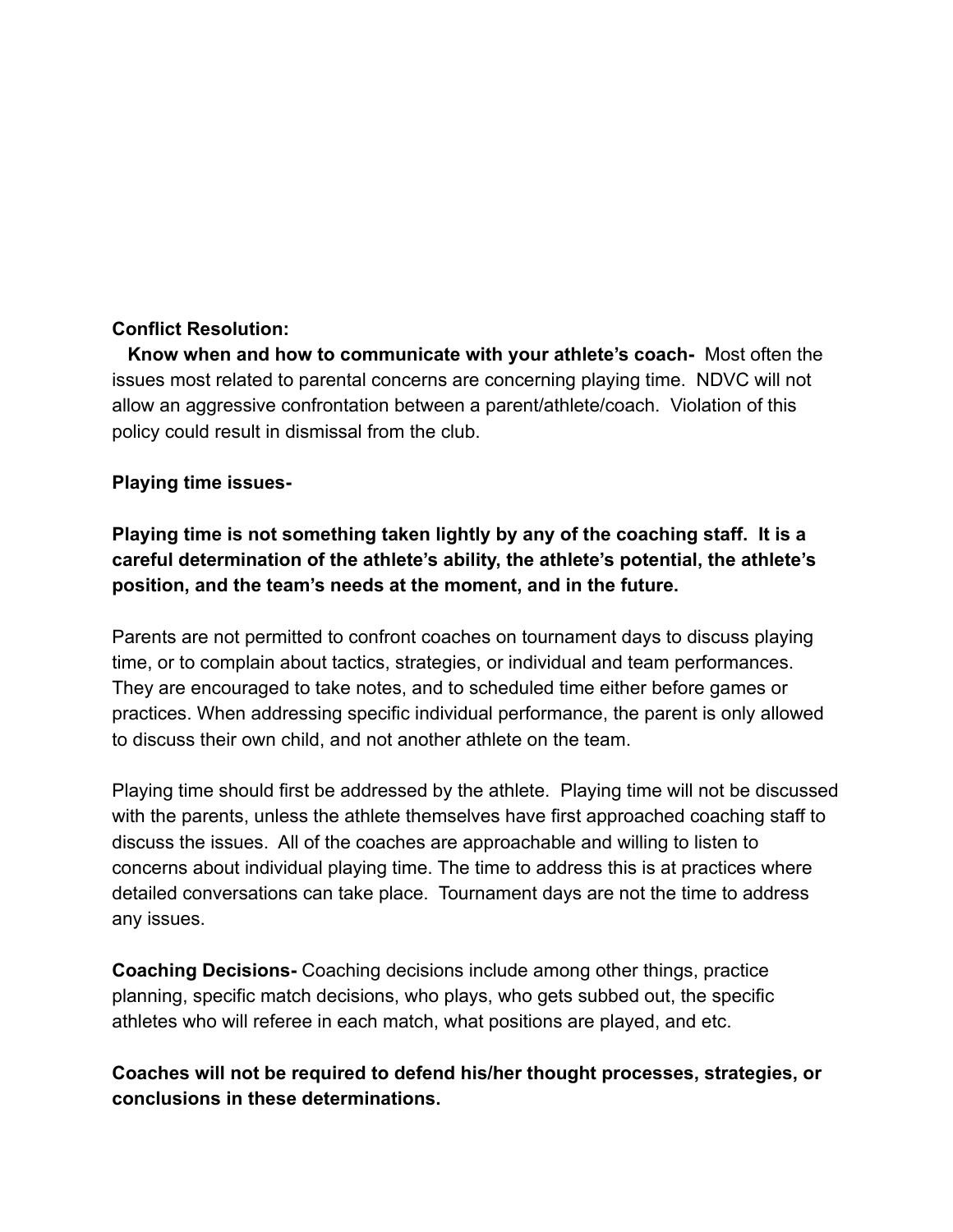**Steps for Conflict Resolution**

- **● The coach and athlete will speak with two coaches present**
- **● The coach will then speak to the athlete's parents**
- **● Parents and/or coach may then address the Club Director**
- **● Mutual meeting between all parties to resolve issues**

**Coaching Responsibilities:** Coaches will plan and lead all practices and game activities with a sense of purpose, and work clearly toward established goals that are specific, measurable, achievable, realistic and tangible (SMART) goals. Emphasis in practice and competition will be placed on skill development, and overall team improvement.

## **NDVC Coaches are expected to:**

Display sportsmanship and respect to athletes, fellow coaches, competitors, parents, opposing coaches, and officials at all times

Always put the welfare of the athlete ahead of personal gain

Be punctual for all scheduled events

Learn each athlete and know their individual needs

Know the rules of the game

Make informed playing time and strategy decisions

Prepare informative and challenging practices

Emphasize performance and process over outcome

Be positive and consistent with feedback

Communicate fully with athletes and parents by making sure they are familiar with expectations, procedures, and team rules. Be open to talking with athletes and parents. Be fair, impartial, and ready to listen and respond

Protect the safety of athletes. Direct any injury or illness to the appropriate medical authority

Provide a role for every player on the team.

Be respectful of the facilities used by the club, and understand the rules that are in place for that facility

Contribute to and support the decisions of policy, actions and rules of USAV, Carolina Region, and NDVC.

Be a good role model on and off the court.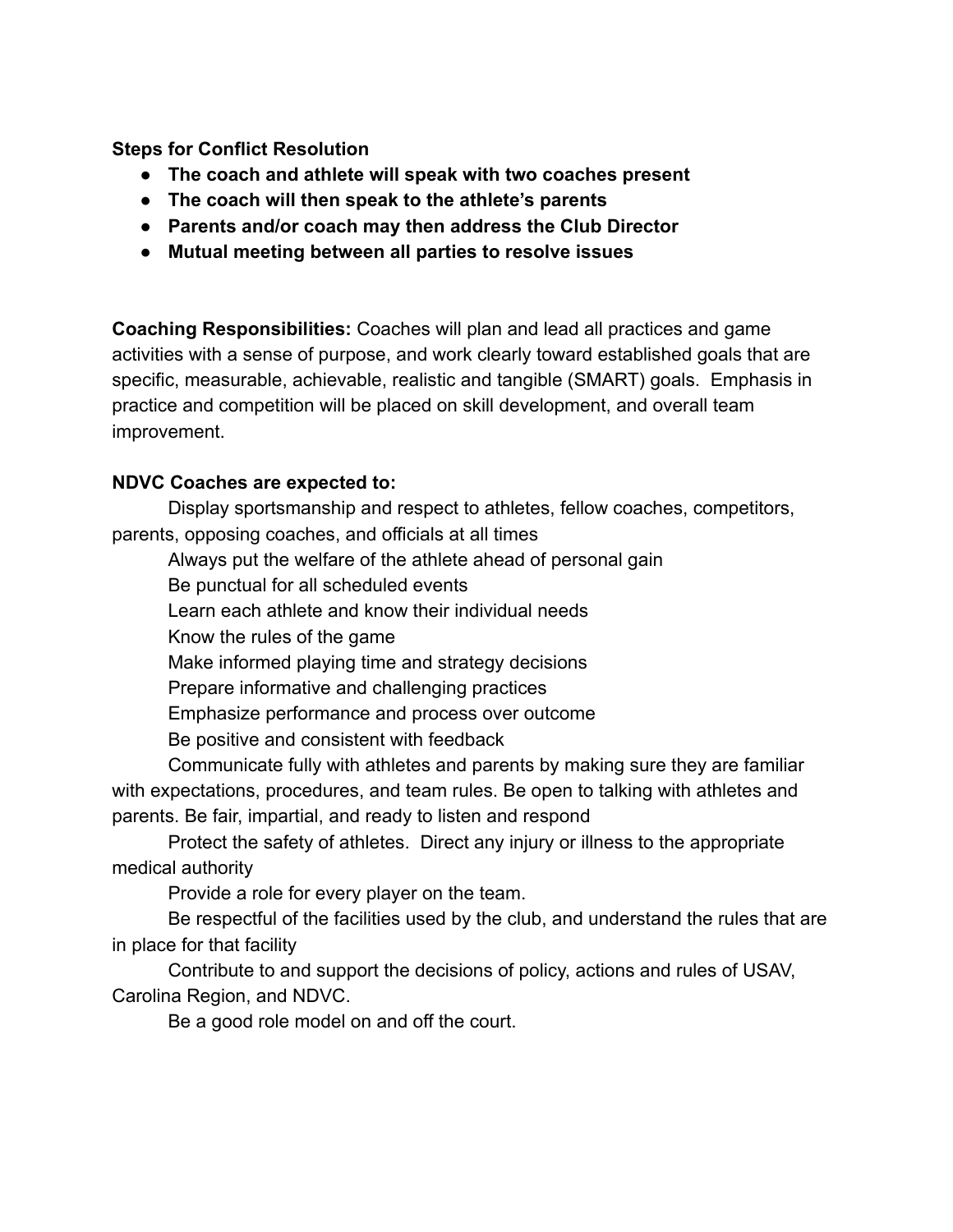**Sexual Harassment Policy-**NDVC has adopted the Sexual Harassment Policy of USAV. Harassment can occur between any members of the volleyball community, including coaches, players, officials, parents and organizers. It can occur when one individual holds a position of authority over another person.

## **Sexual Harassment may include:**

Suggestive comments about physical appearance Leering or staring Use or display of materials with inappropriate content Sexual teasing Jokes with sexual themes Unwanted physical contact Promises or rewards for sexual favors Sexual assault

**NDVC will not tolerate any kind of conduct that remotely resembles any kind of harassment or discomfort.**

**If you witness any behavior from a coach, or administrator that you believe to be inappropriate, please report it immediately. All complaints will be investigated! Any staff member found to be in violation of the USAV policies will be dismissed immediately.**

## **COVID-19 related issues-**

**Due to the changing aspect of many things during the pandemic, we may face changes during the club season.**

- **- The main thing is that each athlete does not attend practice if they are sick.**
- **- If there is direct exposure to a team member who tests positive for Covid, there is the possibility that all team players may be required to quarantine.**
- **- We have to follow local guidelines for the county and state, but also the facility that we are using for practices. So, masks may be required for**